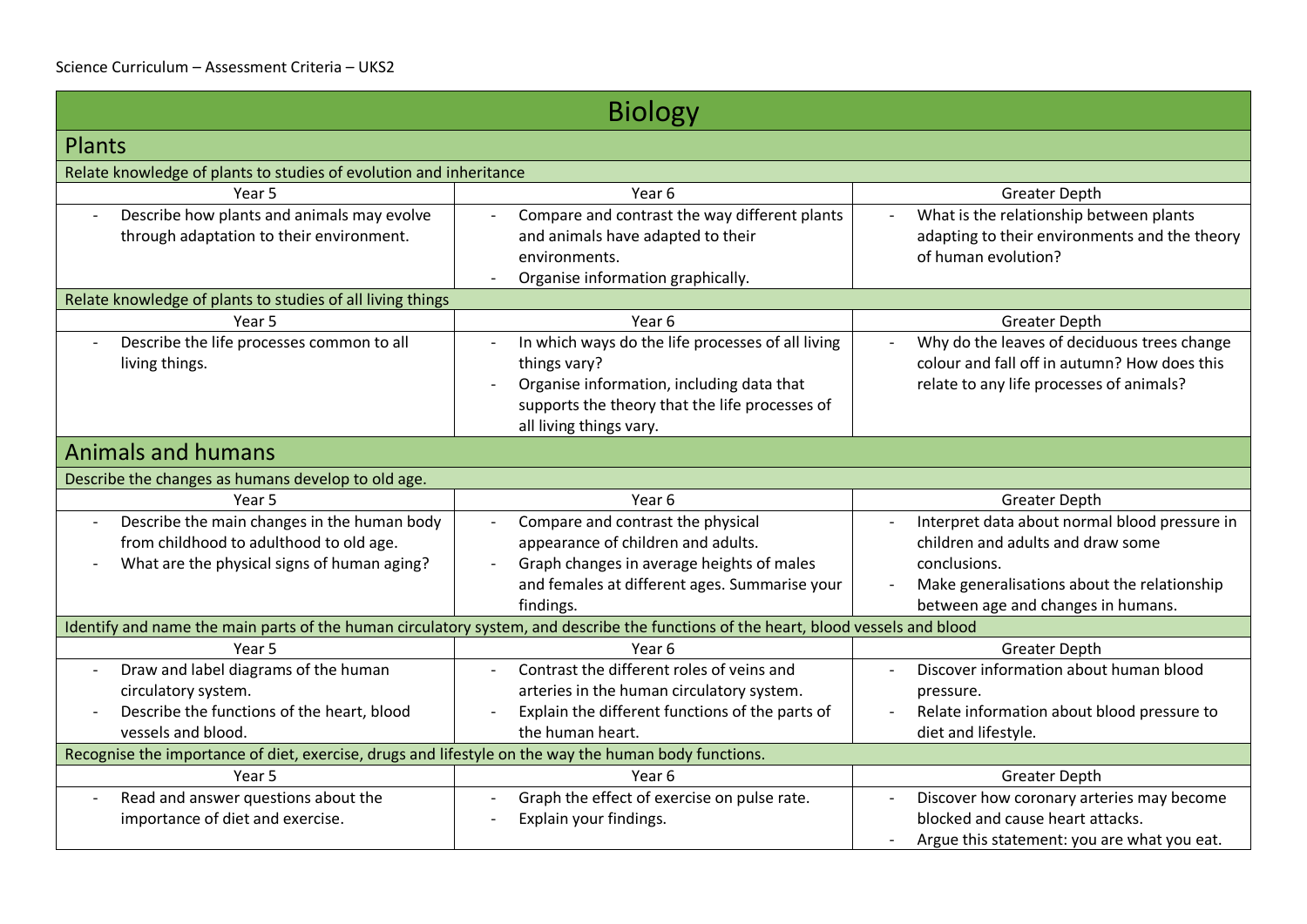| Observe and record the effect of exercise on<br>the heartbeat.<br>Describe a healthy, balanced diet.<br>$\overline{\phantom{a}}$<br>Describe some of the possible effects of poor<br>exercise, drug misuse, smoking and poor diet<br>on the way the human body functions.<br>Describe the way in which nutrients and water are transported within animals, including humans. | Explain the possible effects of too much sugar<br>in the diet on how the human body functions. | Diet is 80 per cent of your fitness regime and<br>exercise 20. Do you agree? |  |
|------------------------------------------------------------------------------------------------------------------------------------------------------------------------------------------------------------------------------------------------------------------------------------------------------------------------------------------------------------------------------|------------------------------------------------------------------------------------------------|------------------------------------------------------------------------------|--|
| Year 5                                                                                                                                                                                                                                                                                                                                                                       | Year 6                                                                                         |                                                                              |  |
|                                                                                                                                                                                                                                                                                                                                                                              |                                                                                                | <b>Greater Depth</b>                                                         |  |
| Name some nutrients that are important for                                                                                                                                                                                                                                                                                                                                   | Explain the similarities and differences                                                       | Relate the transportation of water in humans                                 |  |
| humans.                                                                                                                                                                                                                                                                                                                                                                      | between arteries, veins and capillaries.                                                       | and animals to your knowledge of plants.                                     |  |
| Describe how nutrients are important for                                                                                                                                                                                                                                                                                                                                     | Explain why, in humans, capillaries are vital for                                              |                                                                              |  |
| animals and humans.                                                                                                                                                                                                                                                                                                                                                          | the transportation of water and nutrients.                                                     |                                                                              |  |
| Draw diagrams that show how arteries and                                                                                                                                                                                                                                                                                                                                     | Explain why the transportation of water and                                                    |                                                                              |  |
| veins are connected by capillaries.<br>Describe how water and nutrients pass from                                                                                                                                                                                                                                                                                            | nutrients in humans in important for joints,                                                   |                                                                              |  |
| the arteries, through capillaries, to veins.                                                                                                                                                                                                                                                                                                                                 | mucus membranes, blood, removing toxins.                                                       |                                                                              |  |
|                                                                                                                                                                                                                                                                                                                                                                              |                                                                                                |                                                                              |  |
| Living things                                                                                                                                                                                                                                                                                                                                                                |                                                                                                |                                                                              |  |
| Describe the differences in the life cycles of a mammal, an amphibian, an insect and a bird.                                                                                                                                                                                                                                                                                 |                                                                                                |                                                                              |  |
| Year 5                                                                                                                                                                                                                                                                                                                                                                       | Year 6                                                                                         | <b>Greater Depth</b>                                                         |  |
| Draw and describe the life cycle of a mammal.                                                                                                                                                                                                                                                                                                                                | Explain the similarities and differences in the                                                | True or false? All young offspring look like                                 |  |
| Draw and describe the life cycle of an<br>$\overline{\phantom{a}}$                                                                                                                                                                                                                                                                                                           | life cycles of a mammal, an amphibian, an                                                      | smaller versions of their adult parents.                                     |  |
| amphibian.                                                                                                                                                                                                                                                                                                                                                                   | insect and a bird.                                                                             | Always, sometimes or never? Eggs are                                         |  |
| Draw and describe the life cycle of an insect.                                                                                                                                                                                                                                                                                                                               |                                                                                                | common to the life cycles of mammals,                                        |  |
| Draw and describe the life cycle of a bird.                                                                                                                                                                                                                                                                                                                                  |                                                                                                | amphibians, insects and birds.                                               |  |
| Describe the process of reproduction in some plants and animals.                                                                                                                                                                                                                                                                                                             |                                                                                                |                                                                              |  |
| Year 5                                                                                                                                                                                                                                                                                                                                                                       | Year 6                                                                                         | <b>Greater Depth</b>                                                         |  |
| Draw and describe the process of                                                                                                                                                                                                                                                                                                                                             | Explain the similarities and differences                                                       | Relate the reproduction of plants to your                                    |  |
| reproduction in some plants.                                                                                                                                                                                                                                                                                                                                                 | between the process of reproduction in plants                                                  | knowledge of the life cycle of insects.                                      |  |
| Draw and describe the process of                                                                                                                                                                                                                                                                                                                                             | and animals.                                                                                   | Relate the reproduction of some animals and                                  |  |
| reproductions in some animals.                                                                                                                                                                                                                                                                                                                                               |                                                                                                | plants to your knowledge of food chains.                                     |  |
| Describe how living things are classified into broad groups according to common observable characteristics.                                                                                                                                                                                                                                                                  |                                                                                                |                                                                              |  |
| Year 5                                                                                                                                                                                                                                                                                                                                                                       | Year 6                                                                                         | <b>Greater Depth</b>                                                         |  |
| Look at and copy classification keys for                                                                                                                                                                                                                                                                                                                                     | Identify plants, mammals, amphibians, insects                                                  | Propose criteria for the creation of<br>$\overline{a}$                       |  |
| common insects.                                                                                                                                                                                                                                                                                                                                                              | and birds from classifications keys.                                                           | classification groups for mammals,                                           |  |
| Use classification keys to identify insects and                                                                                                                                                                                                                                                                                                                              | Explain why observable features are used to                                                    | amphibians, insects and birds.                                               |  |
| animals.                                                                                                                                                                                                                                                                                                                                                                     | classify things into broad groups.                                                             | Present information about and reasons for                                    |  |
| Make classification keys.                                                                                                                                                                                                                                                                                                                                                    |                                                                                                | these groups.                                                                |  |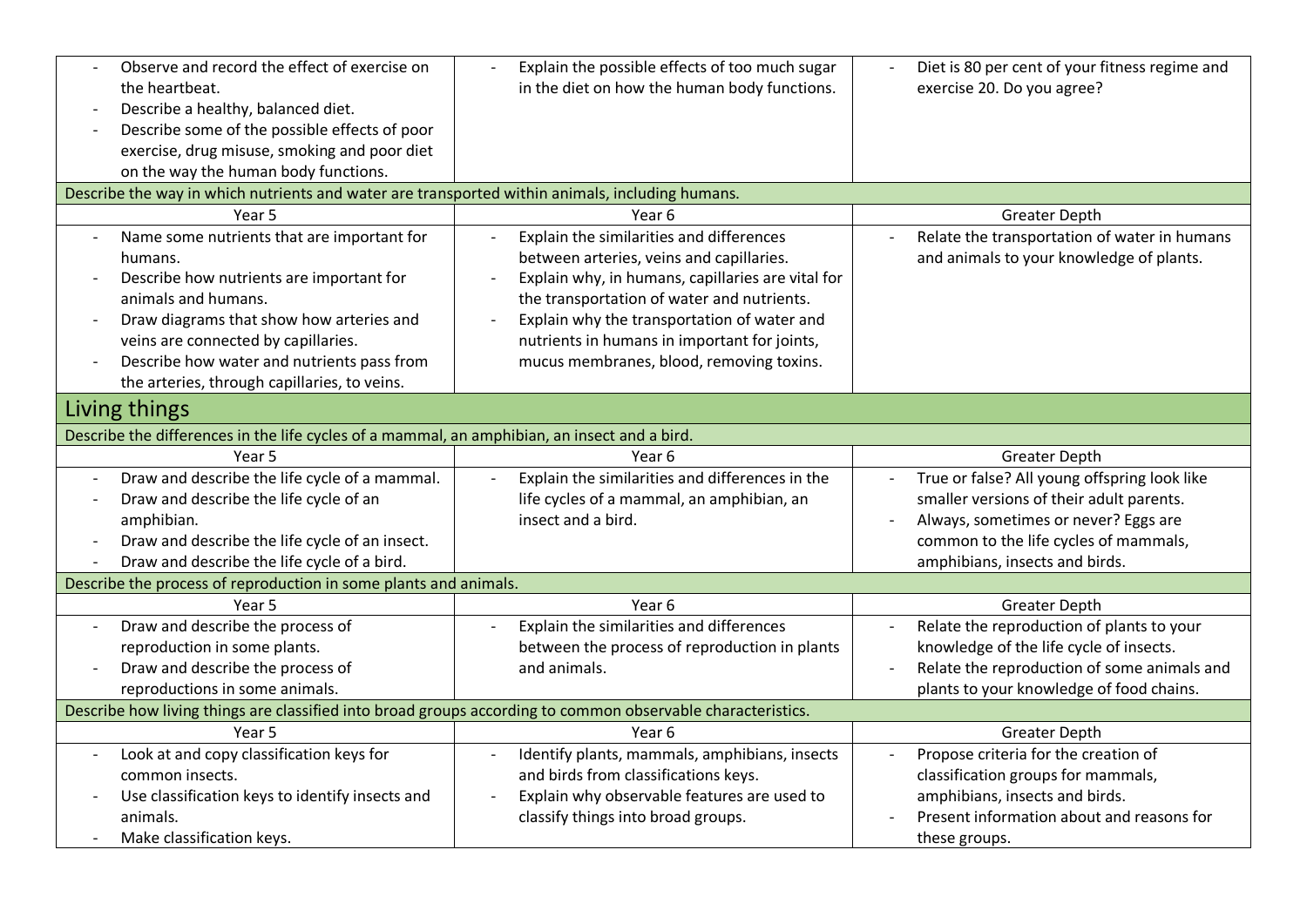| Give reasons for classifying plants and animals based on specific characteristics.                                                                                                                                                                                                                                                                                                                                    |                                                                                                                                                                                                                                                                                                                                                                                                                         |                                                                                                                                                                                                                                                                                                                                                                                                                                  |  |
|-----------------------------------------------------------------------------------------------------------------------------------------------------------------------------------------------------------------------------------------------------------------------------------------------------------------------------------------------------------------------------------------------------------------------|-------------------------------------------------------------------------------------------------------------------------------------------------------------------------------------------------------------------------------------------------------------------------------------------------------------------------------------------------------------------------------------------------------------------------|----------------------------------------------------------------------------------------------------------------------------------------------------------------------------------------------------------------------------------------------------------------------------------------------------------------------------------------------------------------------------------------------------------------------------------|--|
| Year 5                                                                                                                                                                                                                                                                                                                                                                                                                | Year <sub>6</sub>                                                                                                                                                                                                                                                                                                                                                                                                       | <b>Greater Depth</b>                                                                                                                                                                                                                                                                                                                                                                                                             |  |
| Recognise and name the characteristics used<br>$\overline{a}$<br>in classification groups for plants and animals.<br>List reasons why these characteristics are<br>used.                                                                                                                                                                                                                                              | Explain some of the problems with not using<br>specific characteristics when classifying living<br>things.                                                                                                                                                                                                                                                                                                              | Observable characteristics are not the only<br>way to scientifically group plants and animals.<br>Do you agree?                                                                                                                                                                                                                                                                                                                  |  |
| <b>Evolution and inheritance</b>                                                                                                                                                                                                                                                                                                                                                                                      |                                                                                                                                                                                                                                                                                                                                                                                                                         |                                                                                                                                                                                                                                                                                                                                                                                                                                  |  |
|                                                                                                                                                                                                                                                                                                                                                                                                                       | Recognise that living things have changed over time and that fossils provide information about living things that inhabited the Earth millions of years ago.                                                                                                                                                                                                                                                            |                                                                                                                                                                                                                                                                                                                                                                                                                                  |  |
| Year 5                                                                                                                                                                                                                                                                                                                                                                                                                | Year <sub>6</sub>                                                                                                                                                                                                                                                                                                                                                                                                       | <b>Greater Depth</b>                                                                                                                                                                                                                                                                                                                                                                                                             |  |
| Name a variety of animal and plant fossils.<br>$\overline{\phantom{a}}$<br>Describe the conditions in which the fossils<br>once lived.<br>Note, name and describe plants and animals<br>$\overline{\phantom{a}}$<br>that inhabited the Earth millions of years ago.<br>Year <sub>5</sub><br>Observe and describe differences between<br>living things and their offspring.<br>Observe and name offspring that are not | Categorise fossils in a number of ways.<br>Compare and contrast different fossils.<br>Explain the process of the formation of fossils.<br>Recognise that living things produce offspring of the same kind, but normally offspring vary and are not identical to their parents.<br>Year <sub>6</sub><br>Categorise differences in living things and their<br>offspring.<br>Explain, with examples, how offspring are not | Investigate the conditions in which life on<br>Earth survived millions of years ago.<br>Burning fossil fuels is widely thought by<br>scientists to contribute to a rise in worldwide<br>temperature. Investigate this and cite<br>evidence that supports or questions this view.<br><b>Greater Depth</b><br>Is it possible that a litter of cocker spaniel<br>puppies from two parents of the same colour<br>may vary in colour? |  |
| identical to their parents and describe how<br>they vary.                                                                                                                                                                                                                                                                                                                                                             | identical.                                                                                                                                                                                                                                                                                                                                                                                                              |                                                                                                                                                                                                                                                                                                                                                                                                                                  |  |
|                                                                                                                                                                                                                                                                                                                                                                                                                       | Identify how animals and plants are adapted to suit their environment in different ways and how that adaptation may lead to evolution.                                                                                                                                                                                                                                                                                  |                                                                                                                                                                                                                                                                                                                                                                                                                                  |  |
| Year 5                                                                                                                                                                                                                                                                                                                                                                                                                | Year 6                                                                                                                                                                                                                                                                                                                                                                                                                  | <b>Greater Depth</b>                                                                                                                                                                                                                                                                                                                                                                                                             |  |
| Match a range of animals and plants to the<br>$\overline{\phantom{a}}$<br>environments in which they are found.<br>Describe how animals and plants are suited to<br>$\overline{\phantom{a}}$<br>the environments which they are found.<br>Illustrate how animals and plants adapt to<br>$\overline{\phantom{a}}$<br>environments in different ways.<br>Describe the theory of evolution.                              | Explain and give examples of the idea of<br>adaptation.<br>Compare and contrast different types of<br>adaptation.<br>Explain why adaptation may lead to evolution.                                                                                                                                                                                                                                                      | True or false? Plants and animals would not<br>survive if they could not adapt.<br>Which do you think are the best examples of<br>an animals and a plant that show adaptation?<br>Evolution is the only way a species can survive.<br>Do you agree?                                                                                                                                                                              |  |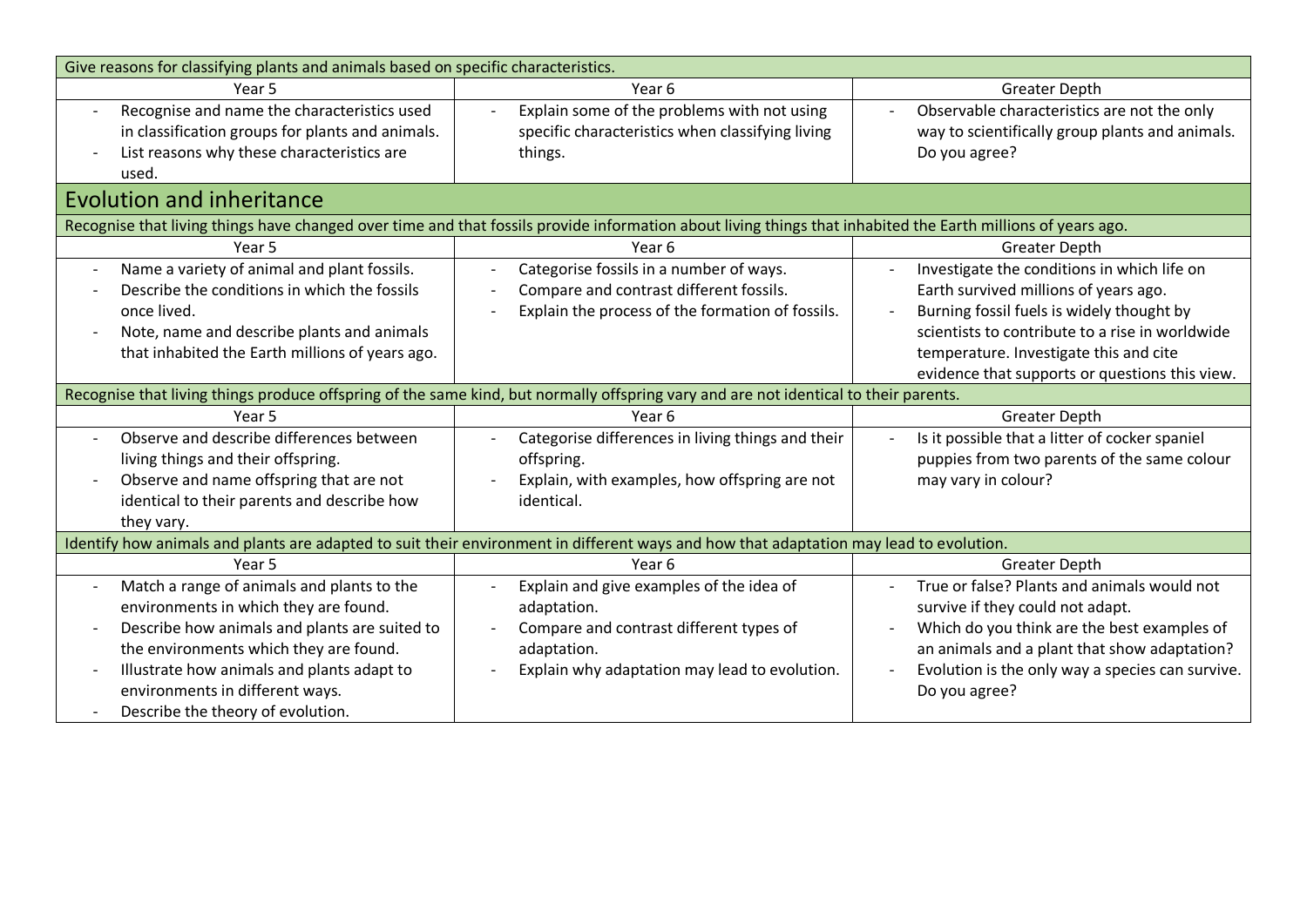| Chemistry                                                                                                                                                                                                                                                                     |                                                                                                                                                                         |                                                                                                                                                                            |  |
|-------------------------------------------------------------------------------------------------------------------------------------------------------------------------------------------------------------------------------------------------------------------------------|-------------------------------------------------------------------------------------------------------------------------------------------------------------------------|----------------------------------------------------------------------------------------------------------------------------------------------------------------------------|--|
| <b>Materials</b>                                                                                                                                                                                                                                                              |                                                                                                                                                                         |                                                                                                                                                                            |  |
| thermal), and response to magnets.                                                                                                                                                                                                                                            | Compare and group together everyday materials based on evidence from comparative and fair tests, including their hardness, solubility, conductivity (electrical and     |                                                                                                                                                                            |  |
| Year <sub>5</sub>                                                                                                                                                                                                                                                             | Year <sub>6</sub>                                                                                                                                                       | <b>Greater Depth</b>                                                                                                                                                       |  |
| Observe and describe materials on the basis of<br>their hardness, solubility, conductivity and<br>their response to magnets.<br>Carry out comparative tests to group materials<br>(follow instructions).<br>Carry out fair tests to group materials (follow<br>instructions). | Adapt a comparative test to group materials.<br>Predict the outcomes of your test.<br>Modify a fair test to group materials. Predict<br>the outcomes of your test       | Devise an experiment that proves or disproves<br>a hypothesis you have created about the<br>properties of materials                                                        |  |
| Understand how some materials will dissolve in liquid to form a solution and describe how to recover a substance from a solution.                                                                                                                                             |                                                                                                                                                                         |                                                                                                                                                                            |  |
| Year 5                                                                                                                                                                                                                                                                        | Year 6                                                                                                                                                                  | <b>Greater Depth</b>                                                                                                                                                       |  |
| Observe (through direct experience) and<br>describe materials as soluble or non-soluble<br>Observe and describe the effect of<br>evaporation of a solution on a substance<br>(solute) that has dissolved in a liquid (solvent).                                               | Apply your knowledge of solutions to explain<br>how a substance has not disappeared when it<br>forms a solution.<br>Modify a fair test to demonstrate your<br>knowledge | Relate, citing evidence, your understanding of<br>$\sim$<br>solutions to your understanding of the water<br>cycle.                                                         |  |
|                                                                                                                                                                                                                                                                               | Use knowledge of solids, liquids and gases to decide how mixtures might be separated, including through filtering, sieving and evaporating.                             |                                                                                                                                                                            |  |
| Year 5                                                                                                                                                                                                                                                                        | Year 6                                                                                                                                                                  | <b>Greater Depth</b>                                                                                                                                                       |  |
| Observe and describe how items may be<br>separated through filtering, sieving and<br>evaporation.                                                                                                                                                                             | Experiment with ways to separate pebbles and<br>silt in a solution of salt.<br>Explain your methods and summarise your<br>results.                                      | Is there a way to recover water after<br>$\overline{\phantom{a}}$<br>recovering a substance from a solution after<br>evaporation? (propose) Prove it.                      |  |
| Give reasons, based on evidence from comparative and fair tests, for the particular uses of everyday materials, including metals, wood and plastic.                                                                                                                           |                                                                                                                                                                         |                                                                                                                                                                            |  |
| Year 5                                                                                                                                                                                                                                                                        | Year 6                                                                                                                                                                  | <b>Greater Depth</b>                                                                                                                                                       |  |
| Observe and describe materials on the basis of<br>their hardness and conductivity.<br>Label materials, including insulators and<br>conductors using a range of scientific<br>vocabulary.                                                                                      | Apply your understanding of the properties of<br>materials to explain why a range of everyday<br>items have been made from a particular<br>material.                    | What might happen if a bird sits on a live,<br>uninsulated power line? (propose)<br>Explain the concepts you are using to give your<br>$\overline{\phantom{a}}$<br>answer. |  |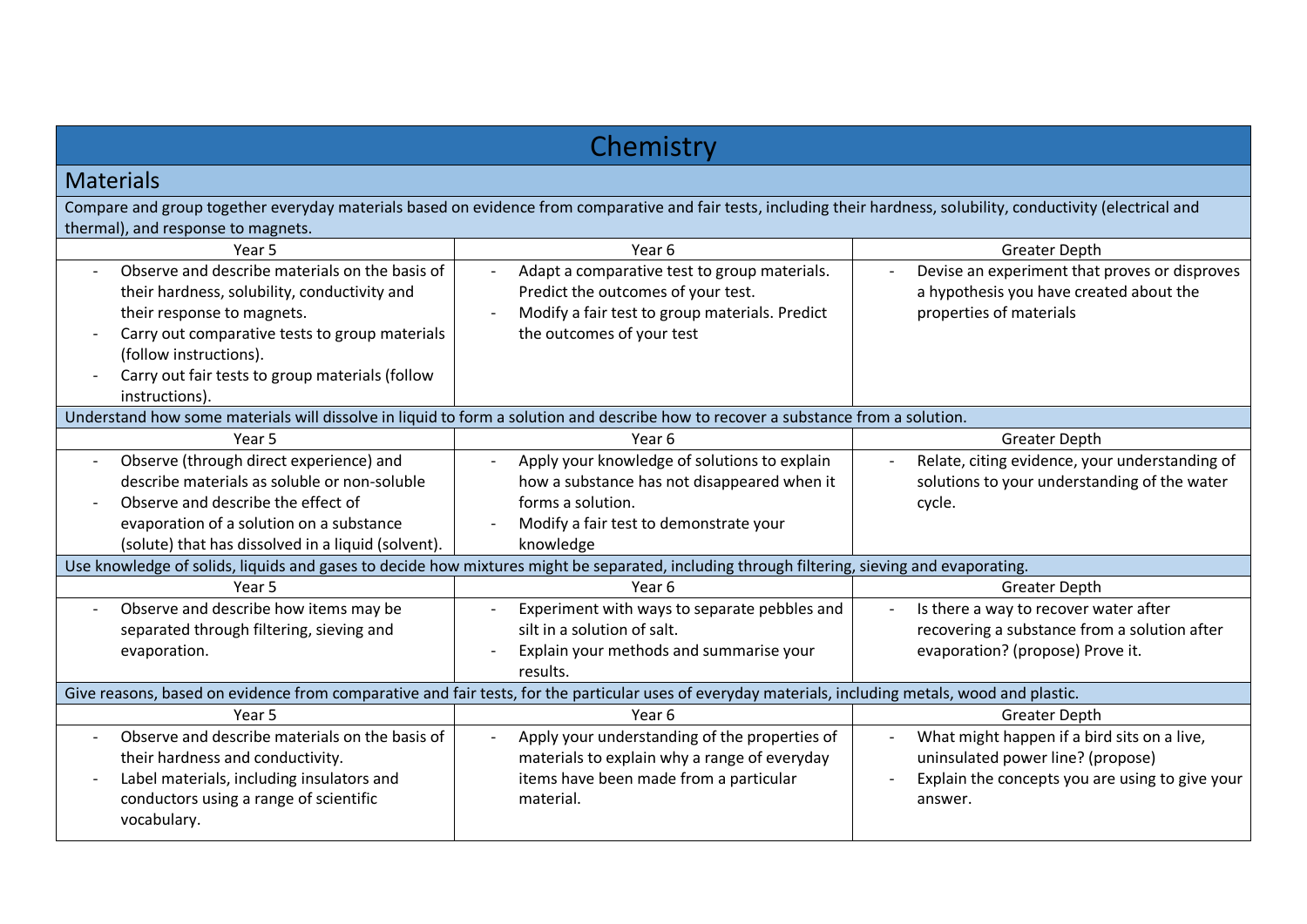| Carry out comparative tests to assess the<br>suitability of everyday materials for a purpose<br>(follow instructions)<br>Carry out fair tests to assess the suitability of<br>everyday materials for a purpose (follow<br>instructions)                                                                                                                              |                                                                                                                                                                                                                                                         |                                                                                                                                                            |  |
|----------------------------------------------------------------------------------------------------------------------------------------------------------------------------------------------------------------------------------------------------------------------------------------------------------------------------------------------------------------------|---------------------------------------------------------------------------------------------------------------------------------------------------------------------------------------------------------------------------------------------------------|------------------------------------------------------------------------------------------------------------------------------------------------------------|--|
| Demonstrate that dissolving, mixing and changes of state are reversible changes.                                                                                                                                                                                                                                                                                     |                                                                                                                                                                                                                                                         |                                                                                                                                                            |  |
| Year 5                                                                                                                                                                                                                                                                                                                                                               | Year 6                                                                                                                                                                                                                                                  | <b>Greater Depth</b>                                                                                                                                       |  |
| Observe and describe how mixing is reversible.<br>Observe and describe how dissolving a<br>substance into a solution is reversible.<br>Observe and describe how changes of state<br>are reversible                                                                                                                                                                   | Demonstrate reversible changes by graphing<br>the temperature of water as it changes state<br>from a liquid to a solid and from a solid to a<br>liquid, and identify patterns between<br>temperature and state<br>Summarise your findings               | Always, sometimes or never? changes to<br>materials that are reversible require<br>something else to change first before they can<br>change? Cite evidence |  |
| Explain that some changes result in the formation of new materials, and that this kind of change is not usually reversible, including changes associated with burning,                                                                                                                                                                                               |                                                                                                                                                                                                                                                         |                                                                                                                                                            |  |
| oxidisation and the action of acid on bicarbonate of soda.                                                                                                                                                                                                                                                                                                           |                                                                                                                                                                                                                                                         |                                                                                                                                                            |  |
| Year 5                                                                                                                                                                                                                                                                                                                                                               | Year <sub>6</sub>                                                                                                                                                                                                                                       | <b>Greater Depth</b>                                                                                                                                       |  |
| Observe and describe how burning a material<br>$\overline{\phantom{a}}$<br>creates a new material and is not reversible.<br>Observe and describe how oxidisation of (e.g.<br>of steel) creates a new material and is not<br>reversible.<br>Observe and describe how adding an acid (e.g.<br>to bicarbonate of soda) creates a new material<br>and is not reversible. | Categorise changes as reversible or not<br>reversible, and give examples<br>Experiment with making plaster of Paris<br>moulds. Observe, record and explain what<br>happens to the material as water is added to<br>the powder. Summarise your findings. | True or false? Changes in temperature cause<br>only reversible and not irreversible changes.<br>Cite evidence                                              |  |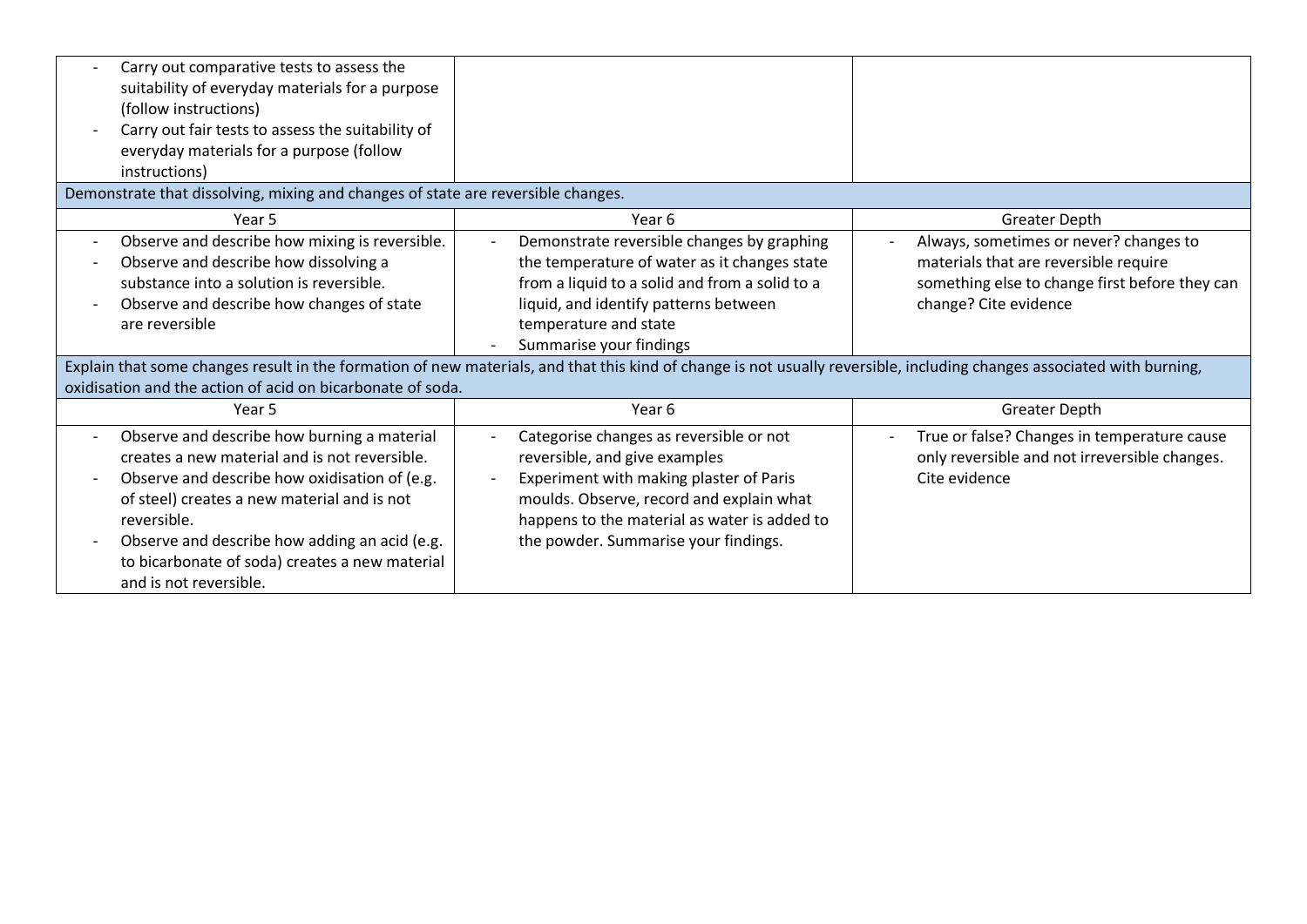| <b>Physics</b>                                                                               |                                                                                                                                          |                                                                       |
|----------------------------------------------------------------------------------------------|------------------------------------------------------------------------------------------------------------------------------------------|-----------------------------------------------------------------------|
| <b>Forces</b>                                                                                |                                                                                                                                          |                                                                       |
|                                                                                              | Explain that unsupported objects fall towards the Earth because of the force of gravity acting between the Earth and the falling object. |                                                                       |
| Year 5                                                                                       | Year 6                                                                                                                                   | <b>Greater Depth</b>                                                  |
| Observe and describe the effect of the force of                                              | Interpret data about the rate that different                                                                                             | Which will reach Earth first if dropped from                          |
| gravity.                                                                                     | materials fall towards Earth. Summarise your                                                                                             | the same height: 1kg of feathers or 1kg of                            |
|                                                                                              | findings.                                                                                                                                | steel? (explain concepts                                              |
|                                                                                              | Identify the effect of drag forces such as air resistance, water resistance and friction that act between moving surfaces.               |                                                                       |
| Year 5                                                                                       | Year 6                                                                                                                                   | <b>Greater Depth</b>                                                  |
| Observe and describe the effect of air                                                       | Apply your knowledge of friction to positive                                                                                             | Relate the size of a drag force to the size of                        |
| resistance.                                                                                  | applications. Explain your ideas.                                                                                                        | the object it is acting on.                                           |
| Observe and describe the effect of water                                                     |                                                                                                                                          |                                                                       |
| resistance.                                                                                  |                                                                                                                                          |                                                                       |
| Observe and describe the effect of friction.                                                 |                                                                                                                                          |                                                                       |
| Describe these forces as drag forces.                                                        |                                                                                                                                          |                                                                       |
| Describe, in terms of drag forces, why moving objects that are not driven tend to slow down. |                                                                                                                                          |                                                                       |
| Year 5                                                                                       | Year 6                                                                                                                                   | <b>Greater Depth</b>                                                  |
| Observe and describe how objects tend to                                                     | Apply your knowledge of drag forces to some                                                                                              | Always, sometimes or never? The slowing                               |
| slow down because of drag forces                                                             | positive applications                                                                                                                    | effect of drag forces can be overcome if an                           |
|                                                                                              |                                                                                                                                          | object is driven. (explain concept, make                              |
|                                                                                              |                                                                                                                                          | generalisations)                                                      |
|                                                                                              | Understand that force and motion can be transferred through mechanical devices such as gears, pulleys, levers and springs.               |                                                                       |
| Year 5                                                                                       | Year 6                                                                                                                                   | <b>Greater Depth</b>                                                  |
| Observe and describe how forces and motion                                                   | Apply your knowledge of forces and<br>$\overline{\phantom{a}}$                                                                           | Can a rotary motion be changed into a linear                          |
| can be transferred through gears, pulleys,                                                   | movement to make a working mechanism.                                                                                                    | (up and down) motion? (prove or disprove)                             |
| levers and springs.                                                                          |                                                                                                                                          |                                                                       |
| Label the forces and draw the directions in                                                  |                                                                                                                                          |                                                                       |
| which they transfer.                                                                         |                                                                                                                                          |                                                                       |
| Year 5                                                                                       | Understand that some mechanisms, including levers, pulleys and gears, allow a smaller force to have a greater effect.                    |                                                                       |
| Observe and describe the effect of changing                                                  | Year 6<br>Apply your knowledge of gears, pulleys and<br>$\overline{\phantom{m}}$                                                         | <b>Greater Depth</b><br>Using a pulley allows a small force to have a |
| gears on a bicycle.                                                                          | levers to demonstrate and explain how a small                                                                                            | greater effect but increases the amount of                            |
| Observe and describe the effect of using a                                                   | force can have a greater effect.                                                                                                         | pulls one has to make. Make generalisations                           |
| lever to try to move a heavy object (e.g. to lift                                            |                                                                                                                                          | about the relationship between forces and                             |
| the teacher)                                                                                 |                                                                                                                                          | effect                                                                |
| Observe and describe the effect of using a                                                   |                                                                                                                                          |                                                                       |
| pulley, or geared pulleys to lift heavy objects.                                             |                                                                                                                                          |                                                                       |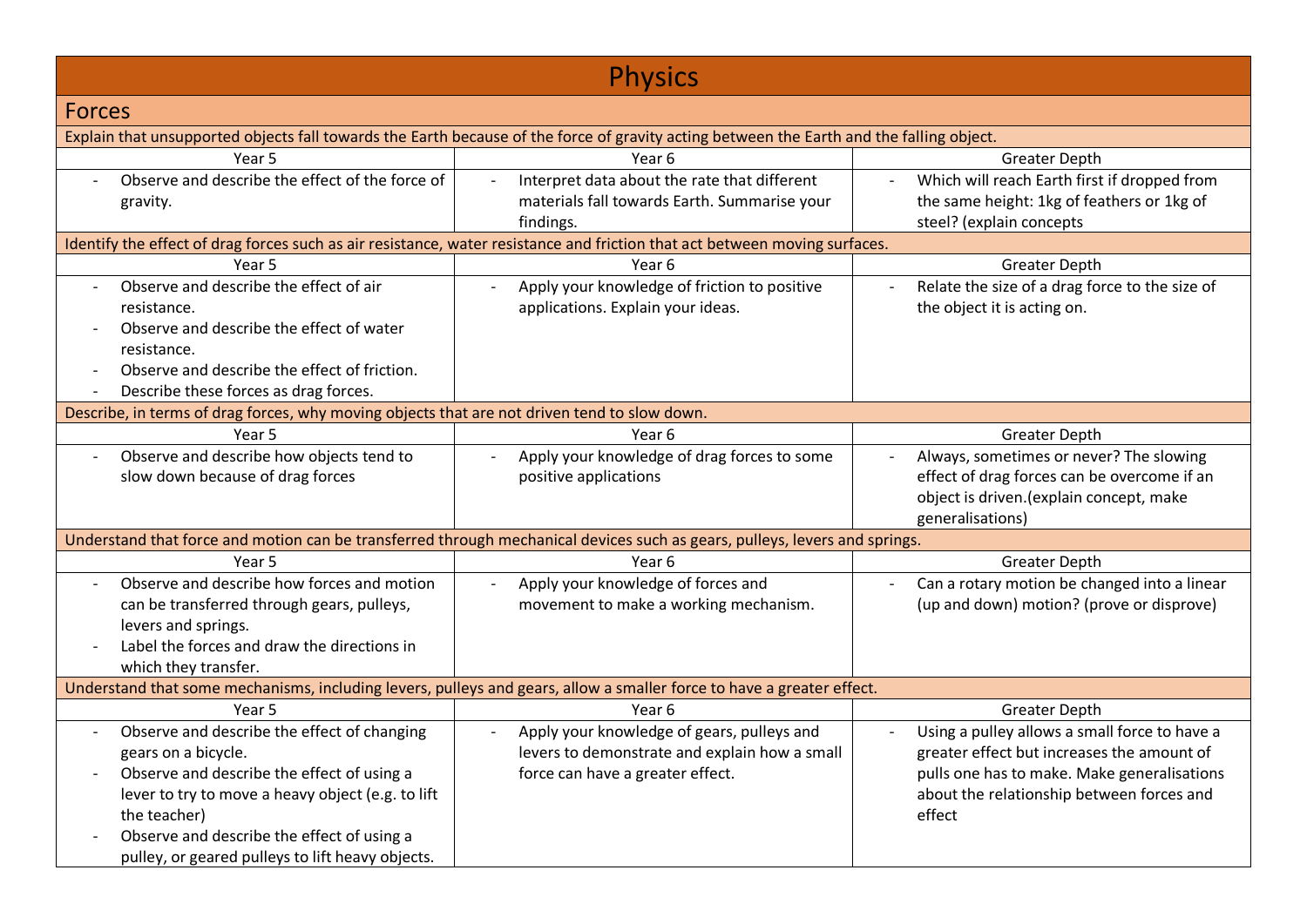| Light                                                                                            |                                                                                                                                                                         |                                                                        |
|--------------------------------------------------------------------------------------------------|-------------------------------------------------------------------------------------------------------------------------------------------------------------------------|------------------------------------------------------------------------|
| Understand that light appears to travel in straight lines                                        |                                                                                                                                                                         |                                                                        |
| Year 5                                                                                           | Year 6                                                                                                                                                                  | <b>Greater Depth</b>                                                   |
| Draw and label diagrams to show how light<br>$\overline{a}$                                      | Experiment with ways that demonstrate how                                                                                                                               | Investigate whether light can ever 'bend'                              |
| travels.                                                                                         | light travels.                                                                                                                                                          | around corners* and present information on                             |
|                                                                                                  | Predict where light will appear after hitting a                                                                                                                         | this.                                                                  |
|                                                                                                  | reflective surface.                                                                                                                                                     | Does blocking light prove that it travels?                             |
|                                                                                                  |                                                                                                                                                                         | (reason, investigate)                                                  |
|                                                                                                  | Use the idea that light travels in straight lines to explain that objects are seen because they give out or reflect light into the eyes.<br>Year 6                      |                                                                        |
| Year 5                                                                                           |                                                                                                                                                                         | <b>Greater Depth</b>                                                   |
| Draw and label diagrams that show how                                                            | Experiment with making or using a periscope                                                                                                                             | True or false? Light is invisible.                                     |
| objects are seen.                                                                                | to demonstrate how objects may be seen.                                                                                                                                 |                                                                        |
| Observe and describe how light diverges from                                                     | Explain what is happening to the light.                                                                                                                                 |                                                                        |
| a source.                                                                                        |                                                                                                                                                                         |                                                                        |
| position of the light source changes.                                                            | Use the idea that light travels in straight lines to explain why shadows have the same shape as the objects that cast them, and to predict the size of shadows when the |                                                                        |
| Year 5                                                                                           | Year 6                                                                                                                                                                  | <b>Greater Depth</b>                                                   |
| Draw and label diagrams that show how                                                            | Explain why shadows are 'longer' in the winter                                                                                                                          | Is it possible that a shadow can be formed that                        |
| shadows are formed and that the size of the                                                      | and 'shorter' in the summer.                                                                                                                                            | is smaller than the object that created it?                            |
| shadow may be predicted when the position                                                        |                                                                                                                                                                         | (reason)                                                               |
| of the source of light changes.                                                                  |                                                                                                                                                                         |                                                                        |
| Describe how divergent light from a source                                                       |                                                                                                                                                                         |                                                                        |
| affects the size of shadows.                                                                     |                                                                                                                                                                         |                                                                        |
|                                                                                                  | Explain that we see things because light travels from light sources to our eyes or from light sources to objects and then to our eyes.                                  |                                                                        |
| Year 5                                                                                           | Year 6                                                                                                                                                                  | <b>Greater Depth</b>                                                   |
| Draw and label diagrams to explain how we<br>$\overline{\phantom{a}}$                            | Explain and demonstrate why we cannot<br>$\overline{\phantom{a}}$                                                                                                       | Investigate and present information on how<br>$\overline{\phantom{a}}$ |
| see                                                                                              | always see all of the Moon.                                                                                                                                             | objects, such as a stick, appear to bend when                          |
|                                                                                                  |                                                                                                                                                                         | placed in water.                                                       |
| Sound                                                                                            |                                                                                                                                                                         |                                                                        |
| Find patterns between the pitch of a sound and features of the object that produced it.          |                                                                                                                                                                         |                                                                        |
| Year 5                                                                                           | Year 6                                                                                                                                                                  | <b>Greater Depth</b>                                                   |
| Observe and describe the differences in the<br>$\overline{\phantom{a}}$                          | Experiment with, explain and demonstrate the                                                                                                                            | Relate your understanding of pitch to musical                          |
| pitch of a sound and the object that produced                                                    | pattern between pitch of sound and the                                                                                                                                  | instruments.                                                           |
| it.                                                                                              | features of the object that produced it.                                                                                                                                |                                                                        |
|                                                                                                  |                                                                                                                                                                         |                                                                        |
| Find patterns between the volume of a sound and the strength of the vibrations that produced it. |                                                                                                                                                                         |                                                                        |
|                                                                                                  |                                                                                                                                                                         |                                                                        |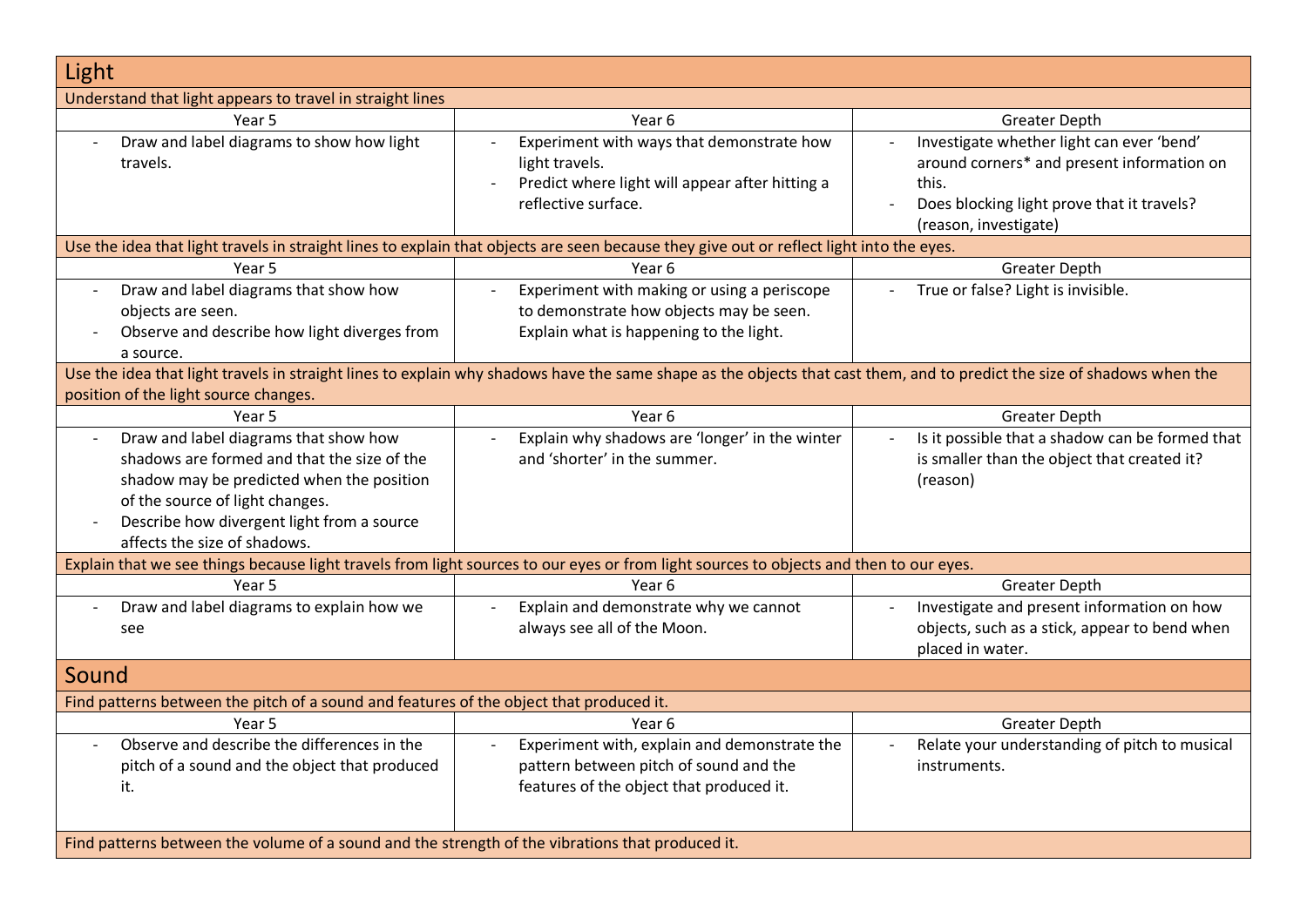| Year 5                                                                                                                                                              | Year 6                                                                                                                 | <b>Greater Depth</b>                                                  |
|---------------------------------------------------------------------------------------------------------------------------------------------------------------------|------------------------------------------------------------------------------------------------------------------------|-----------------------------------------------------------------------|
| Observe and describe differences in the                                                                                                                             | Experiment with, explain and demonstrate the                                                                           | Relate your understanding of volume to a                              |
| volume of a sound and the strength of the                                                                                                                           | pattern between the volume of a sound and                                                                              | range of orchestral instruments. (How does,                           |
| vibrations that produced it.                                                                                                                                        | the strength of the vibrations that produced it.                                                                       | for example, a trombone player alter the                              |
|                                                                                                                                                                     |                                                                                                                        | strength of the vibrations he or she creates?)                        |
| Recognise that sounds get fainter as the distance from the sound source increases.                                                                                  |                                                                                                                        |                                                                       |
| Year <sub>5</sub>                                                                                                                                                   | Year 6                                                                                                                 | <b>Greater Depth</b>                                                  |
| Observe and describe differences in sounds<br>$\blacksquare$                                                                                                        | Experiment with, explain and demonstrate the                                                                           | Why might a thunderclap sound loud to some                            |
| that are close to and far away from their                                                                                                                           | pattern between the volume of a sound and                                                                              | and faint to others? (suggest, reason)                                |
| sources.                                                                                                                                                            | the distance from its source.                                                                                          |                                                                       |
| Electricity                                                                                                                                                         |                                                                                                                        |                                                                       |
|                                                                                                                                                                     | Associate the brightness of a lamp or the volume of a buzzer with the number and voltage of cells used in the circuit. |                                                                       |
| Year 5                                                                                                                                                              | Year 6                                                                                                                 | <b>Greater Depth</b>                                                  |
| Observe and describe the effect of changing<br>$\overline{\phantom{a}}$                                                                                             | Experiment with, explain and demonstrate the                                                                           | Suggest why a bulb or buzzer may stop                                 |
| the number and voltage of cells used in a                                                                                                                           | pattern between the voltage of cells and the                                                                           | working when the voltage is increased.                                |
| series circuit.                                                                                                                                                     | brightness of a bulb.                                                                                                  |                                                                       |
| Compare and give reasons for variations in how components function, including the brightness of bulbs, the loudness of buzzers and the on/off position of switches. |                                                                                                                        |                                                                       |
| Year 5                                                                                                                                                              | Year 6                                                                                                                 | <b>Greater Depth</b>                                                  |
| Observe and describe the effect of placing<br>$\overline{a}$                                                                                                        | Predict the outcome of placing various<br>$\overline{a}$                                                               | Investigate the concept of resistance and<br>$\overline{\phantom{a}}$ |
| extra bulbs (or buzzers) into a circuit and how                                                                                                                     | components into an electrical circuit.                                                                                 | prove or disprove that components, including                          |
| this can be overcome by increasing the                                                                                                                              | Explain the patterns.                                                                                                  | wire, are resistors.                                                  |
| number and voltage of cells.                                                                                                                                        |                                                                                                                        | Is it possible to make your own resistor?                             |
|                                                                                                                                                                     |                                                                                                                        | (suggest, prove)                                                      |
| Use recognised symbols when representing a simple circuit in a diagram.                                                                                             |                                                                                                                        |                                                                       |
| Year 5                                                                                                                                                              | Year 6                                                                                                                 | <b>Greater Depth</b>                                                  |
| Label and learn the recognised symbols for                                                                                                                          | Make circuits then represent them in circuit                                                                           | How do the images of recognised symbols                               |
| representing components in a circuit diagram.                                                                                                                       | diagrams, applying component symbols                                                                                   | relate to their function?                                             |
|                                                                                                                                                                     | appropriately                                                                                                          |                                                                       |
| <b>Earth and Space</b>                                                                                                                                              |                                                                                                                        |                                                                       |
| Describe the movement of the Earth relative to the Sun in the solar system.                                                                                         |                                                                                                                        |                                                                       |
| Year 5                                                                                                                                                              | Year <sub>6</sub>                                                                                                      | <b>Greater Depth</b>                                                  |
| Describe the movement of the Earth relative<br>$\overline{\phantom{a}}$                                                                                             | Explain why the Earth's movement gives rise                                                                            | Relate your knowledge of the Earth's                                  |
| to the Sun                                                                                                                                                          | to the seasons.                                                                                                        | movement relative to the Sun to time zones.                           |
| Label and describe our solar system.                                                                                                                                |                                                                                                                        | Assess the significance of this to our daily                          |
|                                                                                                                                                                     |                                                                                                                        | lives.                                                                |